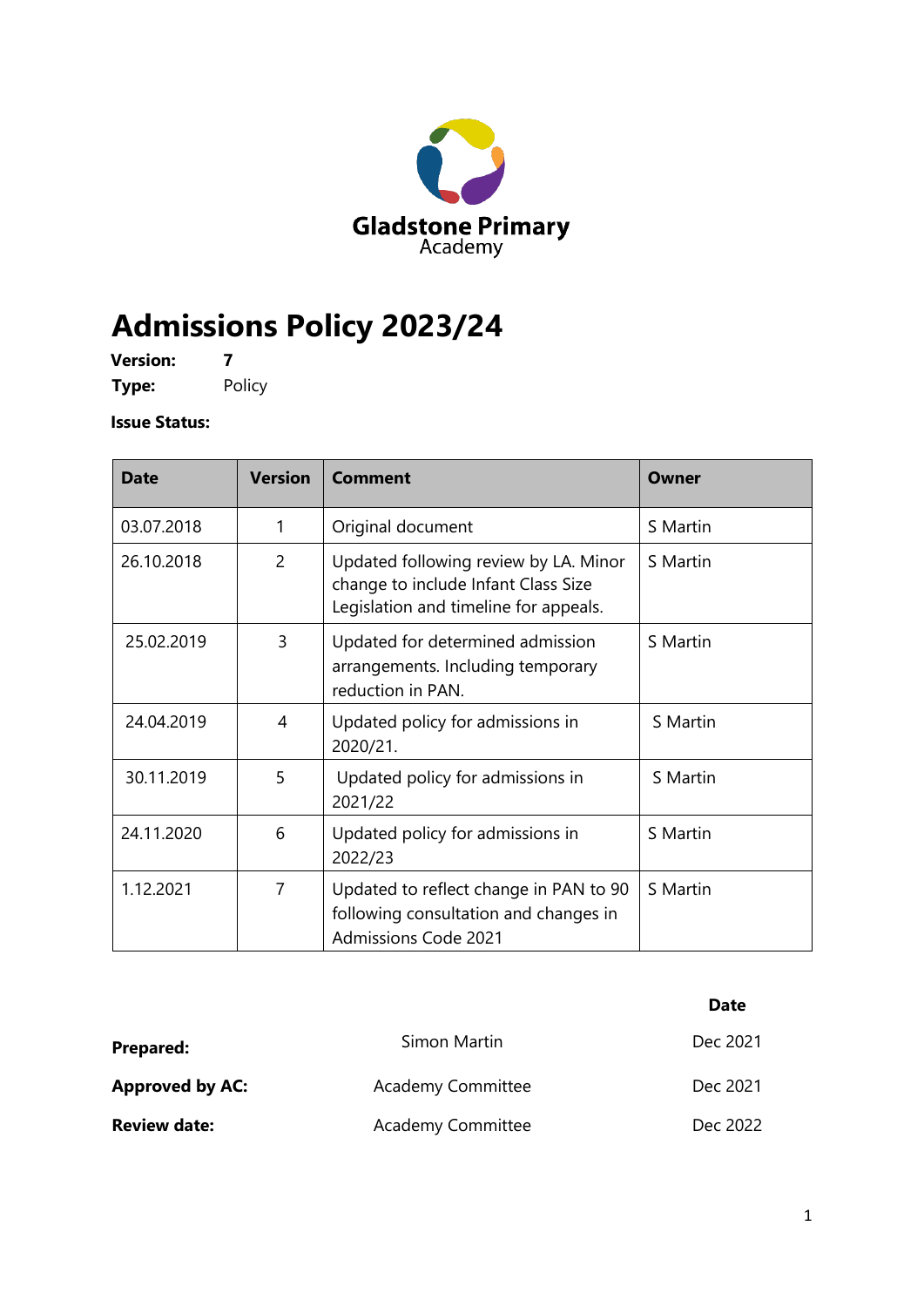## **1. Introduction**

1.1. Gladstone Primary Academy provides places for children aged 4 – 11.

#### **2. Admission number**

2.1. The number of children to be admitted to the school at the point of entry, Reception Year, the Published Admission Number (PAN) for the school will be 90. The current and proposed PAN for the school is shown in the table below,

| Year of entry into<br>reception | PAN |
|---------------------------------|-----|
| 2018                            | 120 |
| 2019                            | 120 |
| 2020                            | 90  |
| 2021                            | 90  |
| 2022                            | 90  |
| 2023 onwards                    | 90  |

- 2.2 A school's published admission number (PAN) only applies to the usual point of entry in a school – Reception (primary school)
- 2.3 For other year groups which are not the usual points of admission, it will be for the admission authority to determine whether there are available spaces or whether admissions beyond a particular level would cause prejudice to the provision of efficient education, i.e. would cause the school practical problems in delivering appropriate educational provision to its existing pupils.
- 2.4 It may be the case that admission authorities determine that the PAN (from the point of admission) continues to be a relevant benchmark to determine whether a request for admission can be accepted or rejected, but there may be occasions where the admission authority feels it is necessary to set an operational capacity for a year group or groups which is different to the PAN.
- 2.5 It will be necessary for the admission authority to record and evidence those decisions and, where the Local authority is coordinating in-year admissions, provide that decision to the local authority to assist in their operation of that service.
- **3. Applications for the normal point of entry Reception Classes**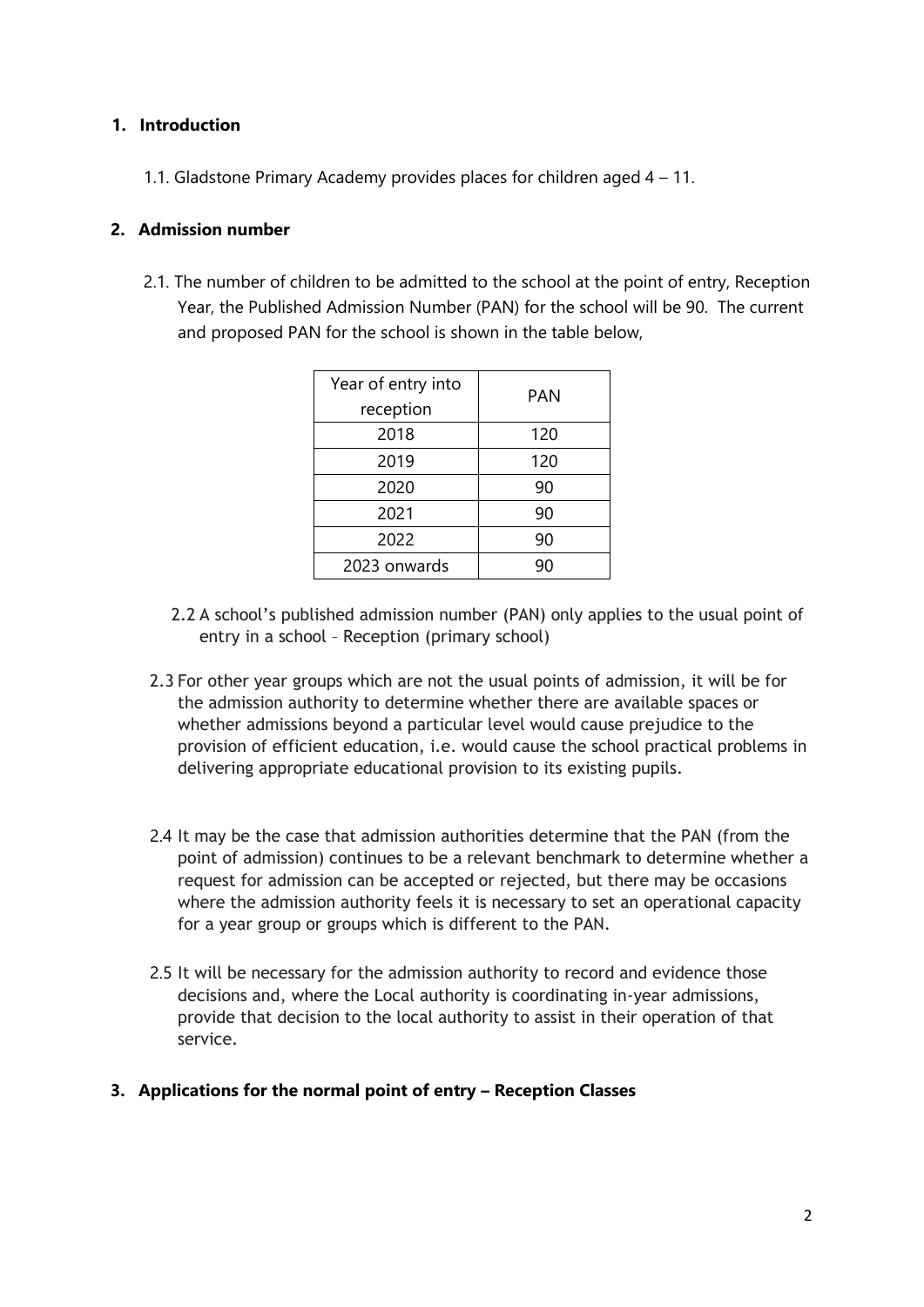- 3.1. Applications for admission to Gladstone Primary Academy to enter the Reception classes at the start of September should be made through the Peterborough City Council coordinated admissions scheme.
- 3.2. Details of how to apply can be found on the Peterborough City Council website: http://www.peterborough.gov.uk/children\_and\_families/schools/school\_admissions. aspx
- 3.3. The deadline for applications is the  $15<sup>th</sup>$  January, for entry the following September.

3.4. Places will be offered on the National Offer Day,  $16<sup>th</sup>$  April, or next working day when this falls at a weekend, or bank holiday.

- 3.5. Where it is not possible to offer a place the right of appeal will be offered.
- 3.6. The Academy follows The School Admissions (Infant Class Sizes) (England) Regulations 2012, limiting infant (Reception, Year 1 and Year 2 classes) to a maximum of 30 children with each teacher

## **4. Acceptance of an offer of a place**

4.1. Where an offer of a place is made, the applicant should be notified that they have 10 school days/workings days to accept the offer. Where an offer is not accepted Gladstone Primary Academy reserves the right to withdraw the offer and the offer of a place to be made to the next applicant on the waiting list.

## **5. Oversubscription criteria**

- 5.1. The Academy will admit children with a Statement of Special Educational Needs or an Education Health and Care Plan which names Gladstone Primary Academy. This will be in addition to any specific arrangements to specialist provision.
- 5.2. The order of priority for all other children is as follows:
	- 1. A 'looked after child' or a child who was previously looked after but immediately after being looked after became subject to an adoption, residence, or special guardianship order. A looked after child is a child who is (a) in the care of a local authority, or (b) being provided with accommodation by a local authority in the exercise of their social services functions (see the definition in Section 22(1) of the Children Act 1989).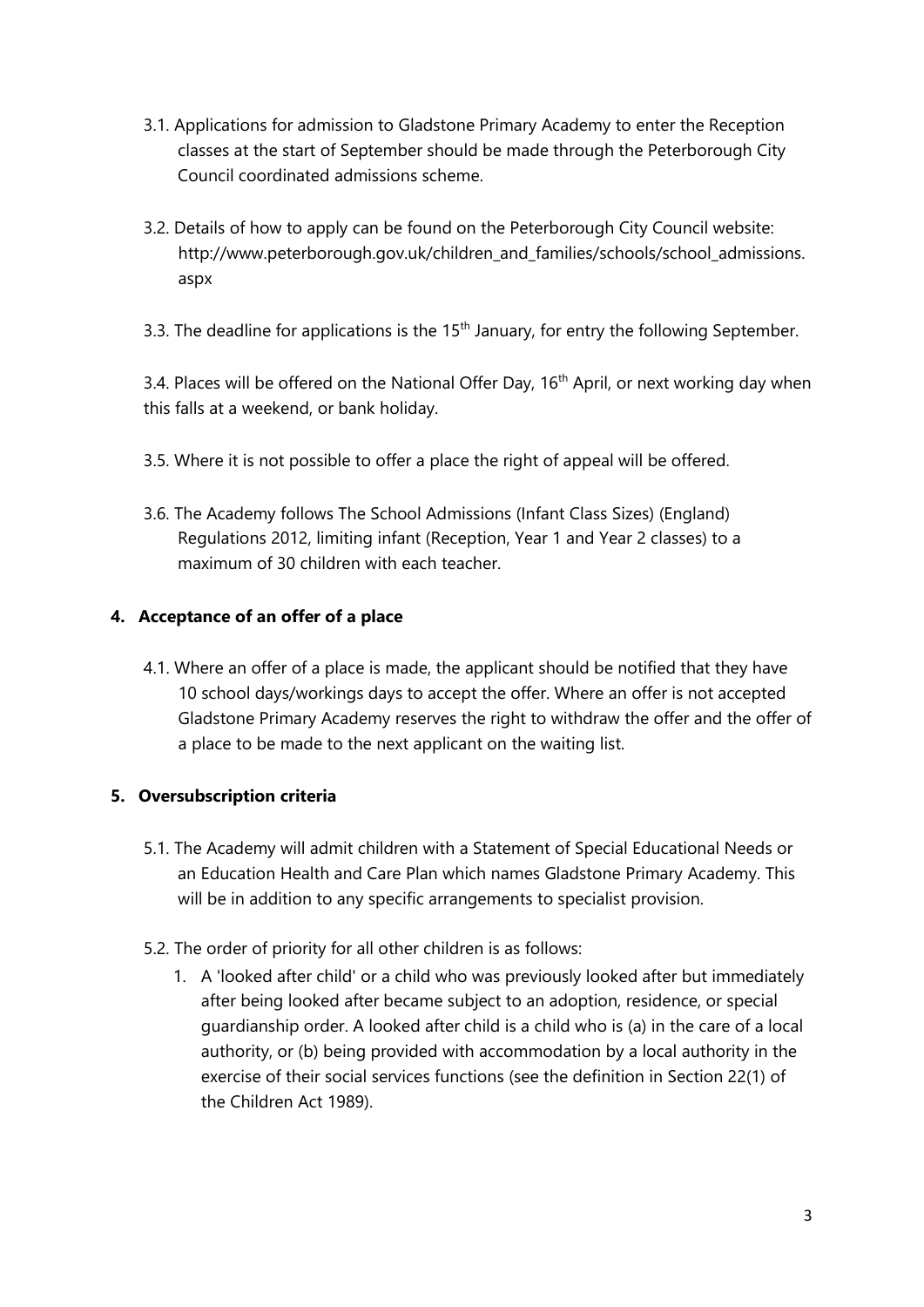- 2. Children who are both living in the catchment area<sup>1</sup> served by the school and have siblings<sup>2</sup> of compulsory school age still attending Gladstone Primary Academy at the time of their admission.
- 3. Other children living in the catchment area at the time of admission.
- 4. Children of members of staff, provided that they have been employed for a minimum of two years and/or are recruited to fill a vacant post for which there is a demonstrable skills shortage.
- 5. Children who do not live in the catchment area served by Gladstone Primary Academy, but who have siblings of compulsory school age attending the school at the time of their admission.
- 6. Other children whose parents have requested a place who live outside the catchment area.

5.3 Sibling refers to children aged between 4 and 16, living together in the same family unit, who have a sibling on the roll of the school at the time of application and admission to the Academy. Sibling includes:

- brother, or sister;
- half-brother, or sister;
- adopted brother, or sister;
- child of the parent/carer or their partner;
- children looked after, or previously looked after.

This doesn't include children temporarily living in the same household - for example a looked a child in short term, or interim, foster placement. In every case, the sibling must be living permanently in the same family home (at least Monday to Friday) and must be on the roll of the Academy, or have been offered and accepted a place at the Academy at the time of application and when the child starts.

Every effort will be made to ensure that brothers or sisters (as defined above) and those from multiple births can attend the same primary school, understanding that the Academy must comply with the Education (Infant Class Sizes) (England) Regulations 1998.

<sup>&</sup>lt;sup>1</sup> An alphabetical list of streets and their school catchment areas is available on the Peterborough City Council website -

https://www.peterborough.gov.uk/residents/schools-and-education/school-admissions/catchment-area/

 $2$  For the purposes of admissions, the Department for Education definition of sibling is as follows: 'Sibling refers to brother or sister, half brother or sister, adopted brother or sister, step brother or sister, or the child of the parent/carer's partner, and in every case, the child should be living in the same family unit at the same address.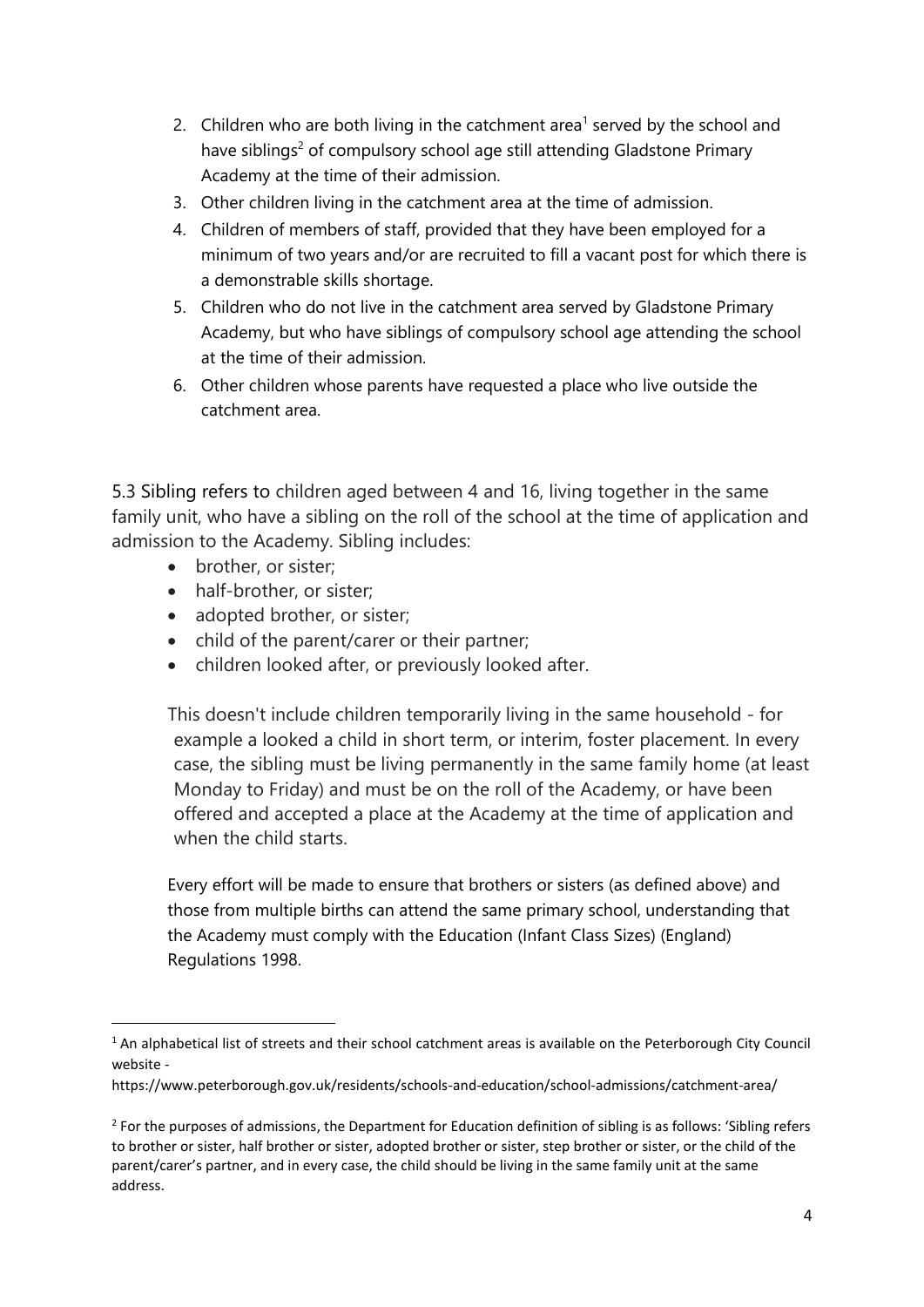- 5.3. In cases of equal merit, priority will be given to the child living nearest the school as measured by a straight line. Distance is measured in a straight line using the Local Land Property Gazetter (LLPG) provided from the seed point located at the child's home address to the seed point for the school. The seed point is taken from the ordinance survey's (OS) Address Base dataset. It is used to locate individual residential and school addresses using grid references as seed points. It may be necessary to use other OS maps or online resources for any home address outside of the Peterborough local authority area not covered by the local authority's computerised distance measuring system. In the case of flats, the priority is that of floor level i.e. ground, first, second etc. in that order.
- 5.4. In cases of exactly the same measurement where no differentiation can be established, a lottery will be used to decide the allocation of the place. For late applications, the local authority will allocate places in the same order of priority. In cases of equal merit, priority will be given to the child living nearest the school as measured by a straight line as above.
- 5.5. There is no automatic right of admission from Gladstone Preschool into reception at Gladstone Primary Academy.

## **6. Waiting lists**

- 6.1. The Academy will operate a waiting list for each year group. Where in any year group Gladstone Primary Academy receives more applications for places than there are places available, the places will be determined by ranking pupils according to the oversubscription criteria. This waiting list will be maintained by the Academy and it will be open to any parent to ask for his or her child's name to be placed on the waiting list, following an unsuccessful application having previously been made to the Gladstone Primary Academy.
- 6.2. Waiting lists will last until the end of the academic year. To remain on the school's waiting list for the next academic year families will need to complete a new in-year application form.
- 6.3. Children's position on the waiting list will be determined solely in accordance with the oversubscription criteria set out in paragraph 5. Where places become vacant they will be allocated to children on the waiting list in accordance with the oversubscription criteria.

## **7. In year admissions**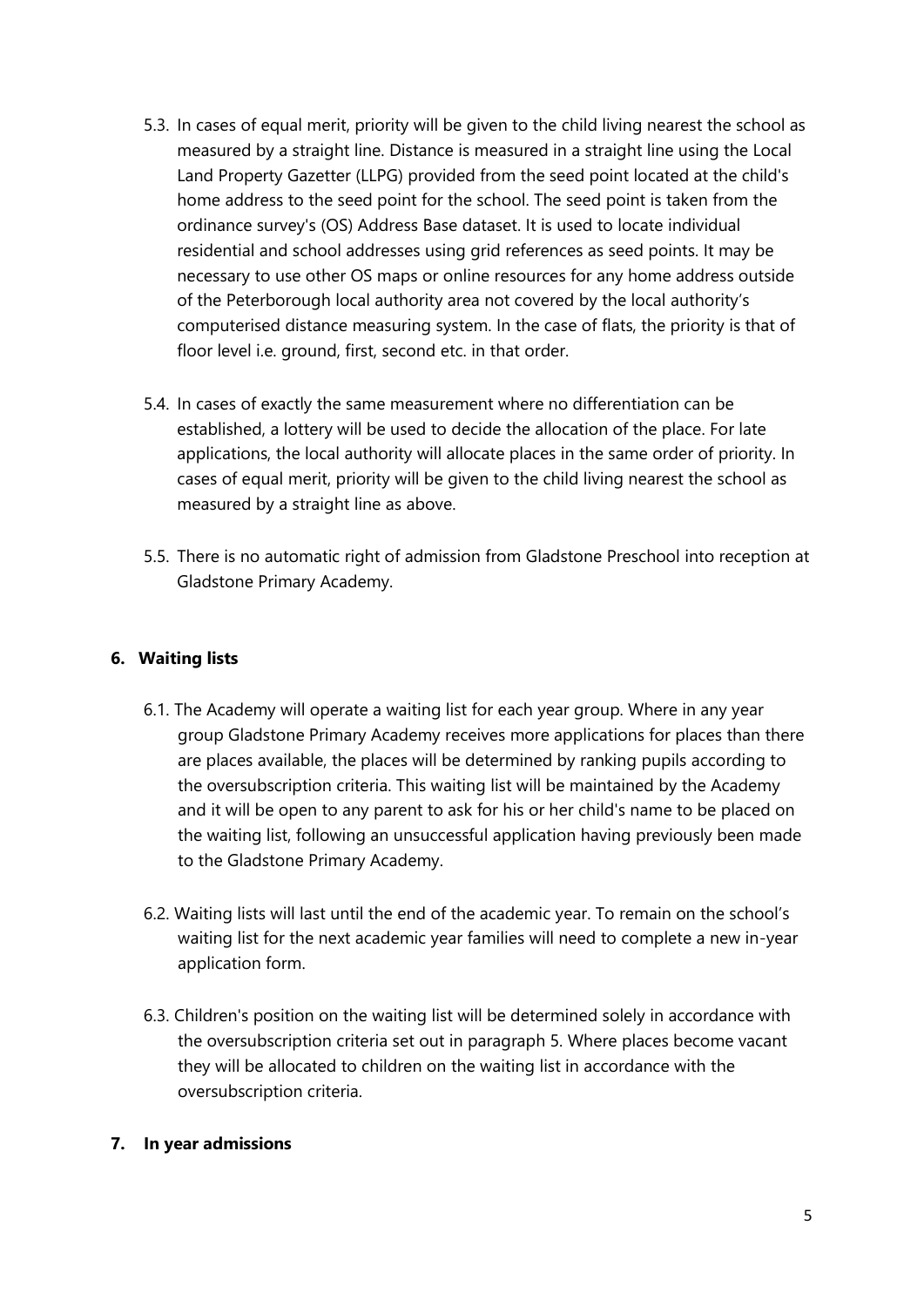- 7.1. Applications to move a child from another school or for children new to the area to Gladstone Primary Academy should be made directly to Gladstone Primary Academy on an application form which is available from the school office or website www.gpa.education/admissions
- 7.2. Once an application form is received, the school will inform the City Council of the decision as to whether or not a place is able to be offered.
- 7.3. If a place is not offered, the child will be put on a waiting list for a place when one becomes available and will be offered the right to appeal. Places on the waiting list are allocated in line with the admissions criteria.

## **8. Appeals**

- 8.1. In the event of a place not being allocated, parents will have the right of appeal to an independent appeal panel. The appeal panel will be independent of Gladstone Primary Academy. The arrangements for appeals will be in line with the School Admissions Code and the School Admission Appeals code published by the Department for Education. The determination of the appeals panel will be made in accordance with School Admissions Appeal Code and the decision will be binding on all parties.
- 8.2. The Gladstone Primary Academy uses Peterborough City Council to manage its appeals who will prepare guidance for parents and relevant children about how the appeals process will work and a named contact who can answer any enquiries parents may have about the process. Appeal forms are available from the Peterborough City Council website.
- 8.3. The Academy will follow the dates and the time line for schools admissions appeals as set out on the Peterborough City Council website. [https://www.peterborough.gov.uk/residents/schools-and](https://www.peterborough.gov.uk/residents/schools-and-education/school-admissions/school-admissions-appeals/)[education/schooladmissions/school-admissions-appeals/](https://www.peterborough.gov.uk/residents/schools-and-education/school-admissions/school-admissions-appeals/)

## **9. Home address**

9.1. When parents live separately, the application must be based on the address at which the child usually lives. When parents live separately but the child lives with both parents at different addresses, the child's home address will be taken to be the address where the child lives for most of the week. If the child spends an equal amount of time with each parent, the address will be taken to be that of the main parent/carer eligible to receive Child Benefit and Child Tax Credit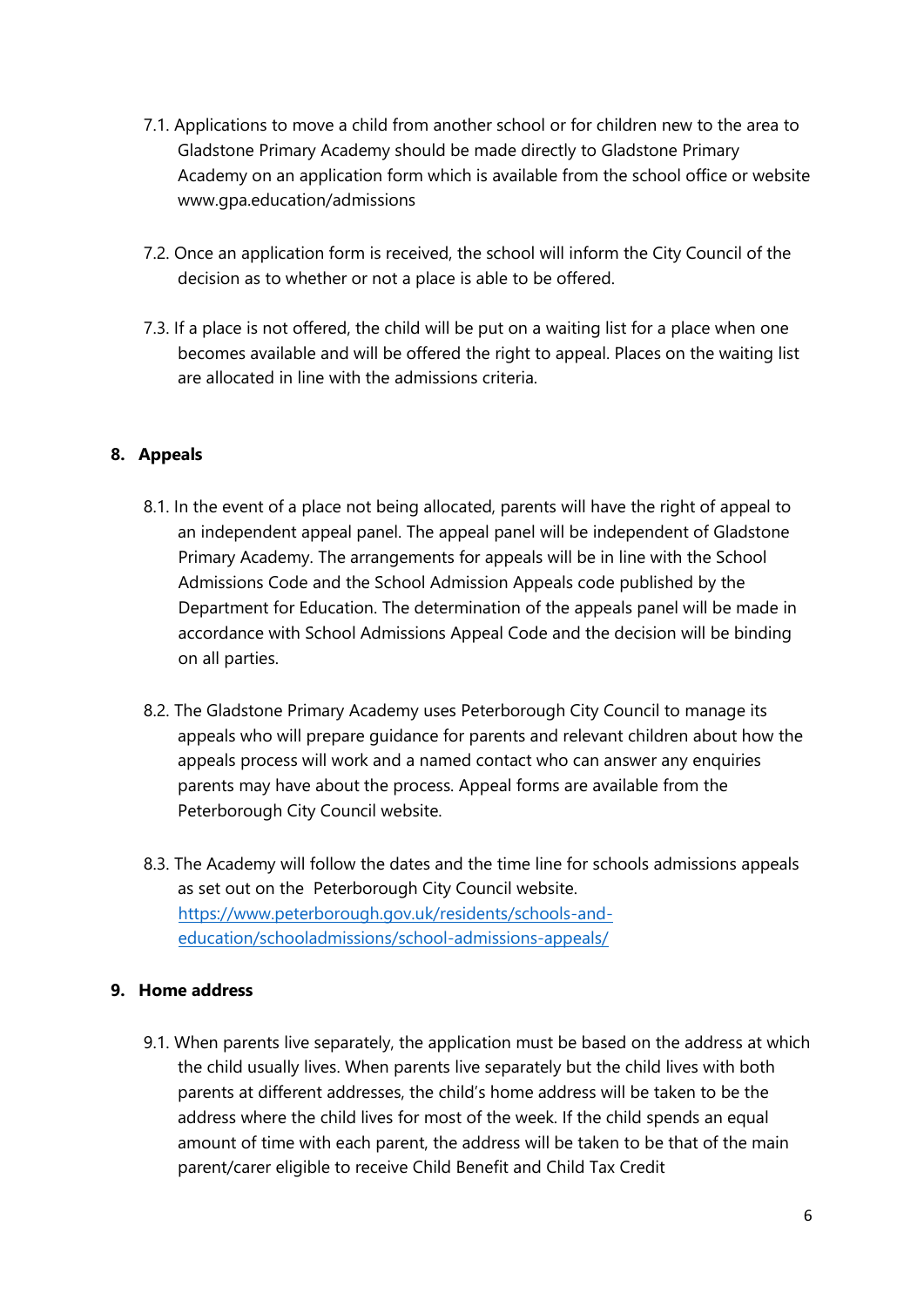- 9.2. The address of a relative or childminder, or where a child stays or sleeps because of special domestic arrangements or personal circumstances cannot be considered. All applicant addresses will be checked.
- 9.3. All changes of address will be thoroughly investigated to ensure there is a permanent commitment to the new address and that it is not a temporary arrangement. A temporary address cannot be considered. This includes other property owned by the applicant and temporary moves to live with friends or family.
- 9.4. Any recent change of principal carer and/or parental responsibility (for example, if a child moves to live at another address) must be supported by satisfactory legal documents such as a court order. Only applications from a person who is legally responsible for the child can be accepted. If a child does not live with their parent/s and is looked after by relatives, documentary evidence such as a Will or a Court order are required as proof that the relatives are the child's guardians. A private fostering arrangement will not give parental responsibility. Please let Gladstone Primary Academy know if a parent at another address is to be kept advised of the progress and outcome of their child's application.
- 9.5. Gladstone Primary Academy expects to see continuity of address throughout the application process; and you will be asked for proof at any time if your address is different from the address on your application.
- 9.6. If it is discovered that a place has been offered on the basis of a fraudulent or intentionally misleading application (for example a false claim to residence), that offer will be withdrawn even if the child has started at the school.

## **10. Request to delay entry to school in the same year** (known as deferred entry)

- 10.1. Most children will start school in the September of the school year in which they will become 5 years of age. All children are allowed to start full-time in September. If you feel that your child is not ready to start school in the September following their fourth birthday, you can either arrange for your child to attend part-time until they reach statutory school age, or defer the date your child is admitted to the school until later on in the Reception year.
- 10.2 If you wish to defer your child's entry, you will need to confirm this with the Academy. If this agreed by the academy must hold your child's place and not offer it to another child. You may also need to confirm this with your child's pre-school or early learning provider so that your child can continue to receive their free early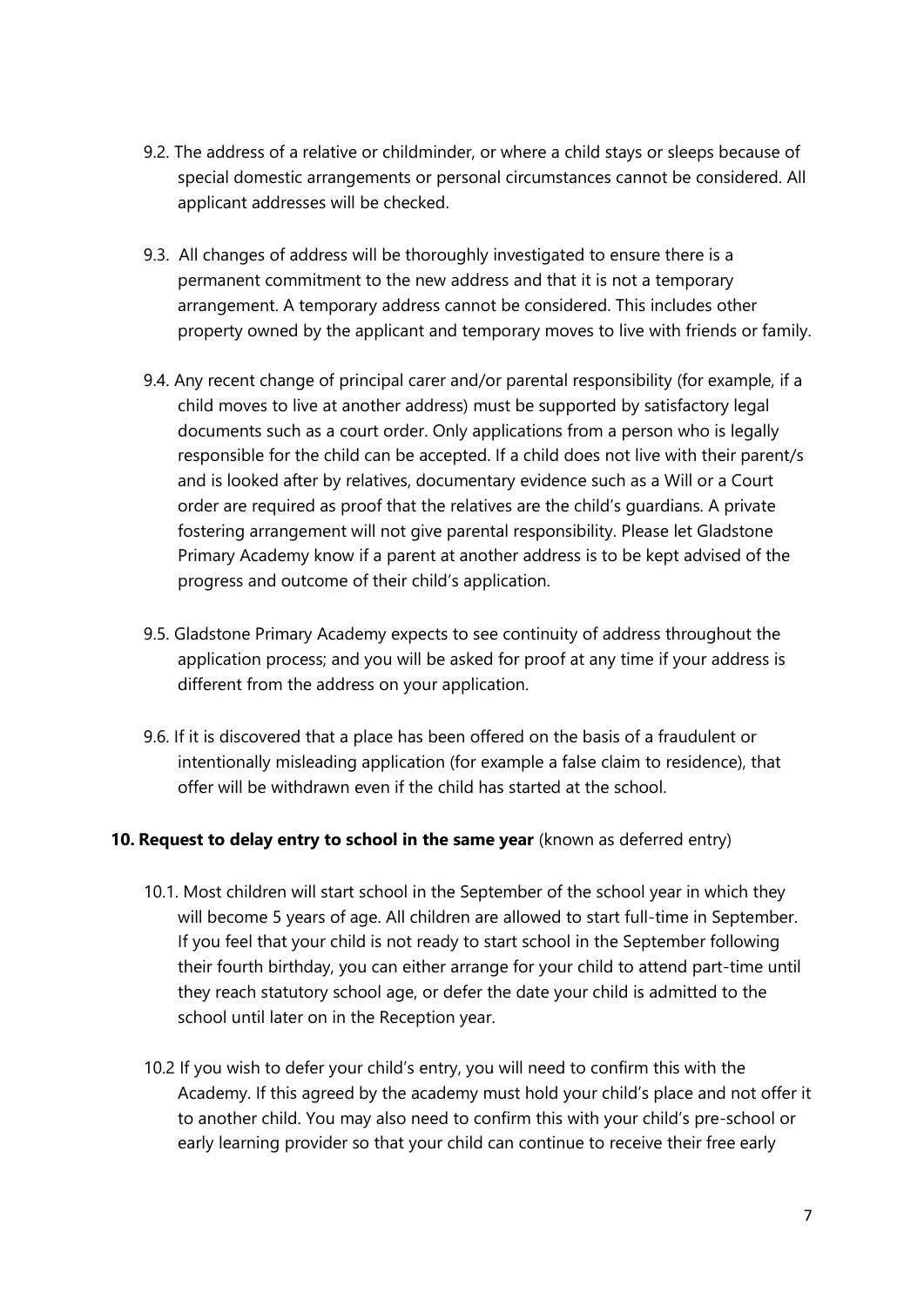learning entitlement.

- 10.3 Your child must start school in the school year for which the offer was made and the latest your child can start school is at the beginning of the summer term
- 10.4 You can choose not to send your child to school until the September following their fifth Birthday.
- 10.5 See the table below to see what options are available to you, you should discuss these with the Academy once allocated a place at Gladstone Primary Academy.

| <b>Deferred admission options</b>          |                                                                                                                                            |  |  |  |
|--------------------------------------------|--------------------------------------------------------------------------------------------------------------------------------------------|--|--|--|
| Date of birth                              | What options are available                                                                                                                 |  |  |  |
| 1 September - 31 December<br>(Autumn term) | Child can attend full-time, request to attend part-time from<br>September or defer admission until the beginning of<br>January 2021.       |  |  |  |
| 1 January - 31 March<br>(Spring term)      | Child can attend full or part-time from September or defer<br>admission until the beginning of January 2021 or until<br>after Easter 2021. |  |  |  |
| 1 April - 31 August<br>(Summer term)       | Child can attend full or part-time from September or defer<br>admission until January 2021 or Easter 2021.                                 |  |  |  |

## **11. Admission of children outside their normal age group**

- 11.1. The parents of a summer born child may choose not to send their child to school until the September following their fifth birthday and may request that they are admitted out of their normal age group – into Reception rather than Year 1.
- 11.2. Parents may apply to a year group outside the normal age group, for summer born children; children born between 1 April and 31 August are regarded as summer born children.
- 11.3. In exceptional circumstances, summer born children may be admitted to school in a different year group. This is usually due to concerns in relation to a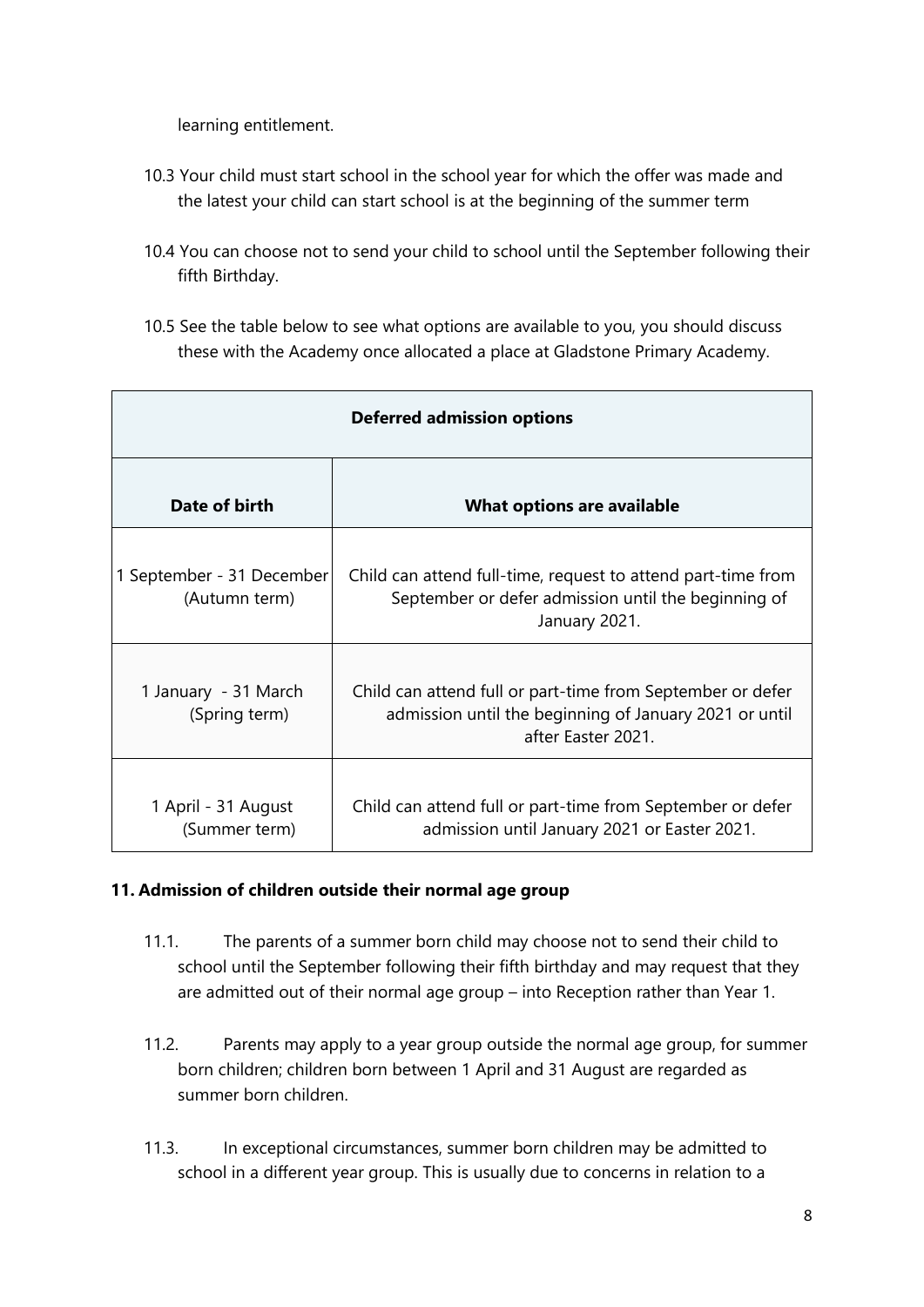child's development. If parents would like to request a 'summer born child' to start school outside of their normal age group, and be admitted to reception rather than Year 1, they would need to follow the process below.

- o Parents should apply for the normal reception year for their child. The normal year in this case, is the academic year when the child will be five years old – between 1 September and 31 August.
- $\circ$  When applying, parents should inform the Local Authority School Admissions Team and Gladstone Primary Academy in writing, that they do not wish to send their child to school until the September after their fifth birthday and request that the child is admitted out of their normal age group – to Reception rather than Year 1. The letter or email should include reasons for the request and any evidence to support their case. Evidence could show:
	- whether the child is summer born
	- **•** information about the child's personal, social, emotional development and academic development
	- **E** if relevant, the child's medical history and views of a medical professional
	- whether the child has previously been educated out of year group whether the child was born prematurely
- $\circ$  If your request is refused, the child will still be considered for admission to their normal age group. If the Academy agrees to the request, the child will be admitted into Reception rather than Year 1 the following year; but would need to apply again for a Reception place for that year. Please note the decision to agree to defer admission does not guarantee that a place will be available as this depends on the number of applications for entry in that year and it is not possible to reserve a place until the following year.
- o Requests for admission out of the normal year group will be considered alongside other applications made at the same time. An application from a child who would 'normally' be a Year 1 child for a Reception place will be considered alongside applications for Reception. There is no statutory right of appeal if your request is not agreed.
- 11.4 Parents may seek a place for their child outside of their normal age group, for example, if the child is gifted and talented or has experienced problems such as ill health, for children who are not of reception age.